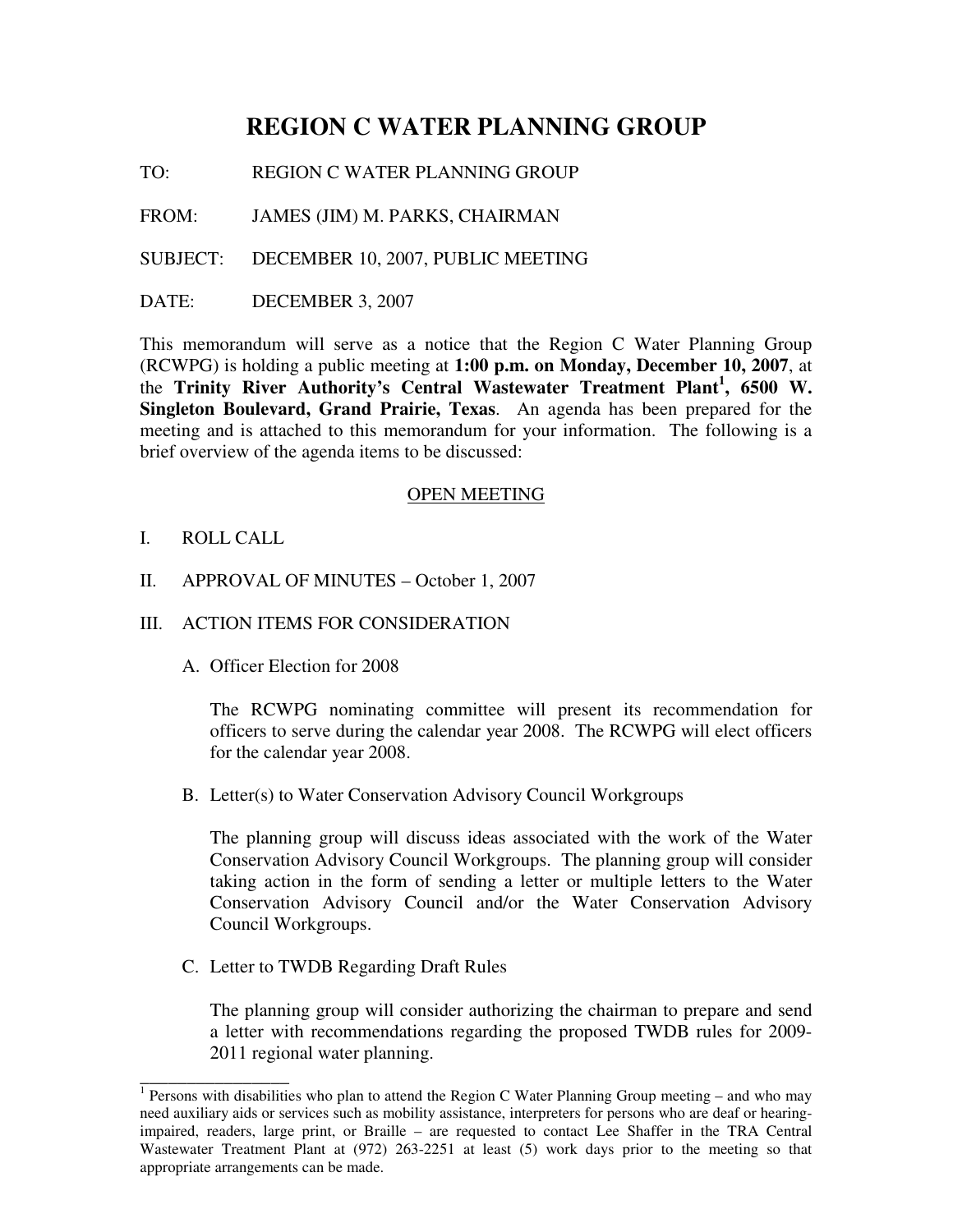## IV. DISCUSSION ITEMS

A. Progress Report on Special Studies

The consultants will present an update on each of the four special studies.

B. Presentation on Projects Completed Since 1997

The consultants will present a summary of water resources for projects that have been completed for the Region C area since the initiation of Senate Bill One.

C. Discussion of Water Demands and Per Capita Use

The consultants will review and discuss water use and per capita water use as they relate to the Region C planning work.

D. Schedule Update

The consultants will provide an update regarding the RCWPG schedule.

## V. OTHER DISCUSSION

- A. Updates from the Chair
- B. Report from Regional Liaisons
- C. Report from the GMA8 Liaisons
- D. Report from TWDB
- E. Confirmation Date and Location of Next Meeting
- F. Other Discussion
- G. Acknowledgement of Guests
- H. Public Comments

### VI. ADJOURNMENT

The following items are enclosed with this memorandum:

- 1. RCWPG Agenda December 10, 2007
- 2. RCWPG Minutes October 1, 2007
- cc: Mr. Warren Brewer, Designated Alternate for Danny Vance Mr. Bill Ceverha, Designed Alternate for Marsh Rice Mr. Don Callaway, Designated Alternate for Robert Scott Mr. Tim Fisher, Designated Alternate for Howard Martin Judge Derrell Hall, Designated Alternate for G. K. Maenius